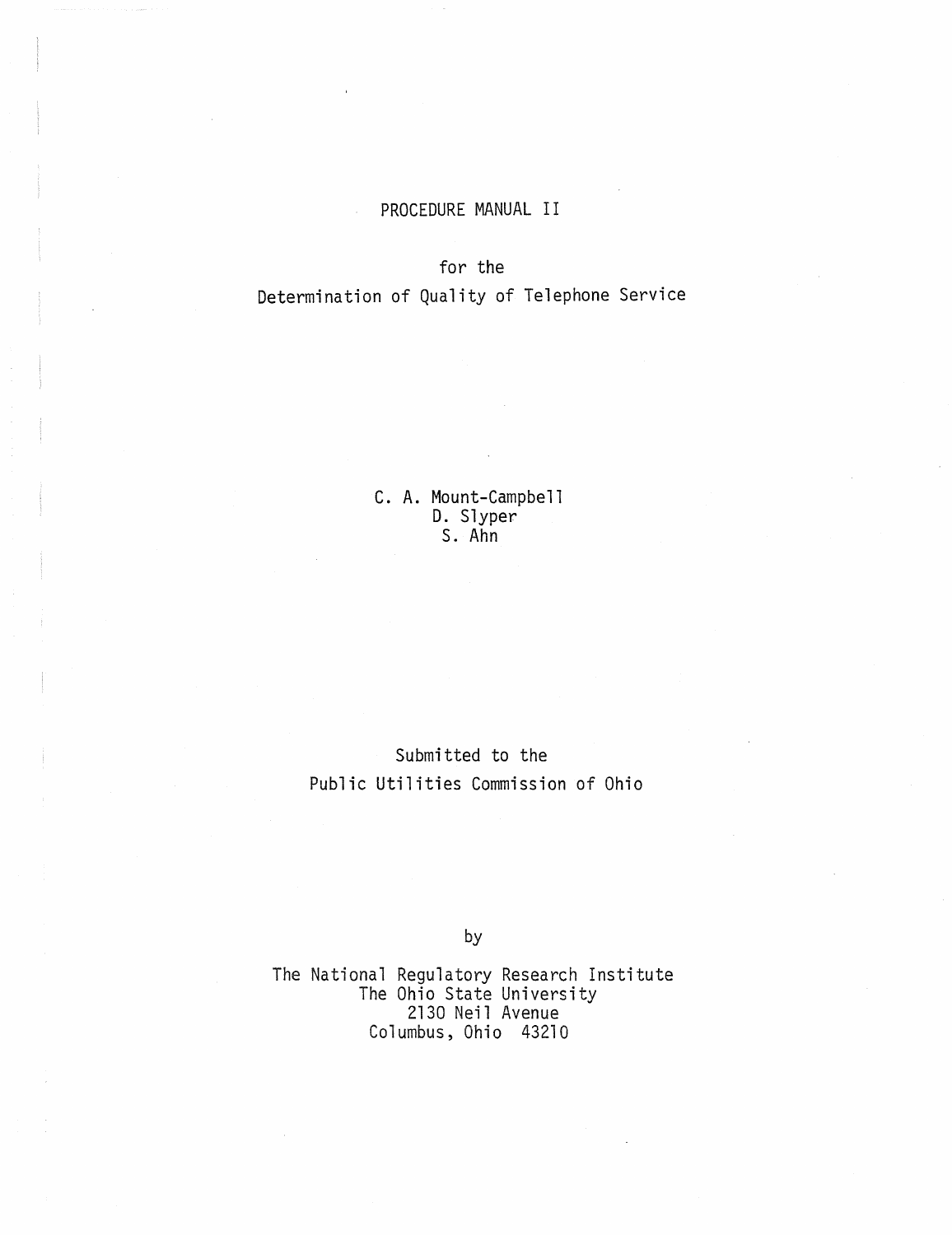## TABLE OF CONTENTS

|                                                          | Page |
|----------------------------------------------------------|------|
|                                                          |      |
| Step Procedures for Planning a Metro Area Inspection. 2  |      |
| Metropolitan Telephone Service Investigation Procedure 3 |      |
|                                                          |      |
|                                                          |      |
| Intraoffice and Administrative Service Test Calls 4      |      |
| Step Procedures for Visual Inspections 7                 |      |
| Maintenance Center and Business Office Inspection 7      |      |
|                                                          |      |

## APPENDIX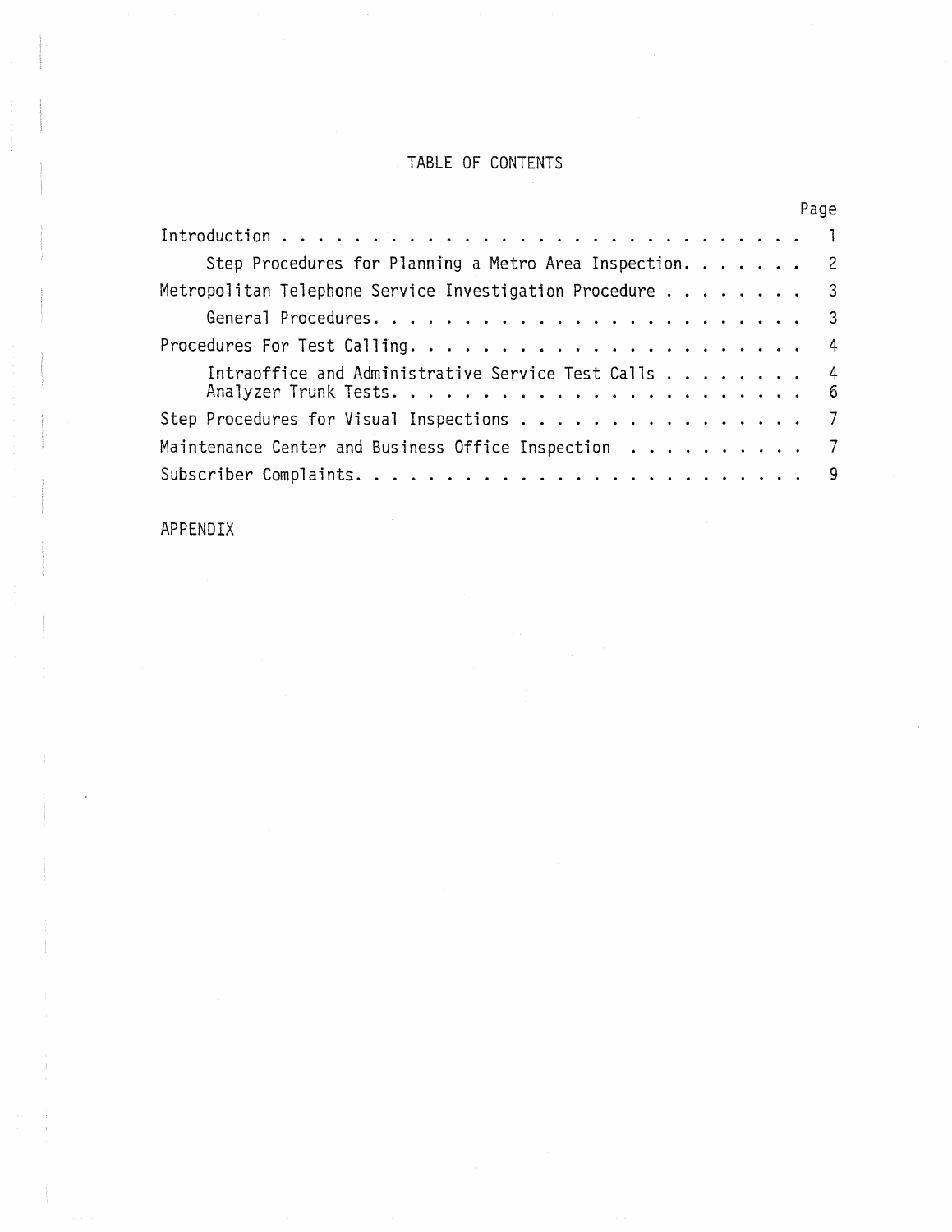#### Introduction

The purposes that are accomplished by the PUCO inspections and tests of services provided by Ohio telephone companies are listed below in rank order beginning with most important:

- To provide data and assessment concerning the quality of telephone<br>services to be used as staff input to rate cases.
- To encourage a regimen of providing good service in the system.
- To be responsive to public need.
- To identify incidences of noncompliance with PUCO A.0.227.

In the past, inspections have been designed to determine the quality of services provided to the subscribers of individual central offices. This led to checking each central office for all criteria in A.O.227 that can be reasonably tested. If several offices in a metropolitan area are tested and inspected and then the results averaged or summarized for that area, then the conclusions about compliance in the area with respect to each quality of service criteria is dependent upon the single sample of central offices chosen for inspection. It is better to achieve independent estimates of quality of service provided in a metro area relative to each different A.O.227 criteria when it is practical to do so. This is accomplished by redesigning the inspection procedures so that they are oriented toward a determination of quality of service provided in the metro exchange area rather than quality of service provided by individual offices. Furthermore, the philosophy of using a random sample of offices in metro areas dictates the idea of making inferences about the entire metro area rather than about each office in the area.

Due to the goals of the Compliance Division and the reasons stated above the inspection procedures that follow have been designed to assess quality of service for metropolitan area subscribers. The major changes from previous procedures are:

1. In general an office will not be inspected as thoroughly for its performance relative to all cirteria in A.O.227 as in the past. Instead, the A.O.227 criteria will be separated into groups of criteria and different sampling and inspection procedures

 $\mathbb{I}$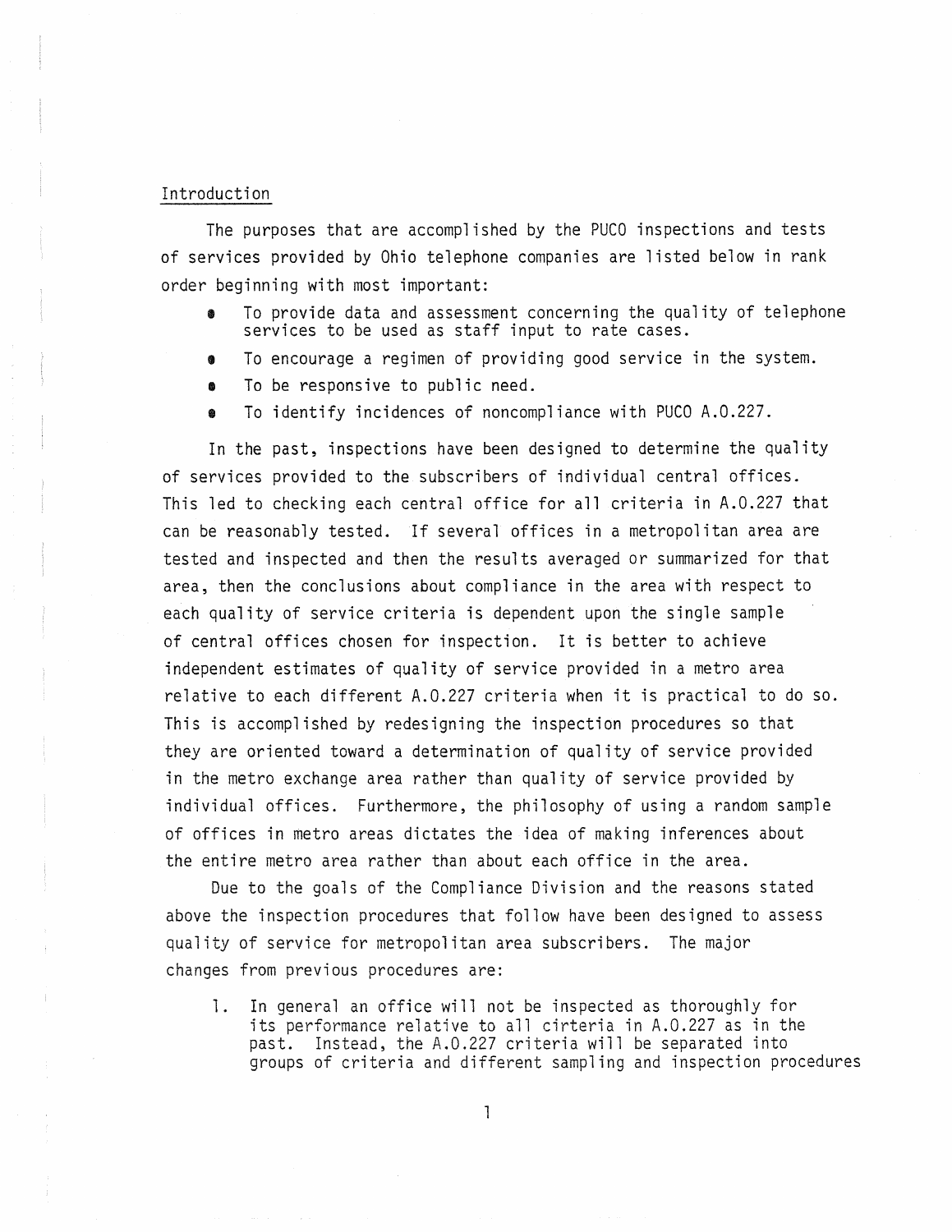will be applied to each group. In general then, one will not expect to inspect an office for all criteria.

- 2. The customer survey will be conducted independently of area inspections by Customer Services personnel.
- 3. Test calls over interoffice and E.A.S. trunking will be made only over very select trunk groups, and the trunk connections to offices will no longer be recorded except on a metro wide basis by Customer Services personnel.

Step Procedures for Planning a Metro Area Inspection

- 1. Customer Services personnel should first conduct a subscriber survey and obtain the interoffice trunk traffic data according to Procedure Manual I.
- 2. Special inspections or follow up action on unresolved subscriber problems may be scheduled. This is a discretionary action of management and a separate function from the regular area inspection.
- 3. Based on the trunk traffic data and exception reports identify the three interoffice call connections that appear most likely to fail the 95% call completion criteria (i.e. more than 5% blockage).
- 4. Select two independent groups of n (see appendix) office exchanges randomly from those in the metropolitan area. Each group member should be selected randomly without replacement, but total replacement should occur between groups. The two groups will be inspected or tested in the following two areas.
	- a) One group of offices will be tested for their dial tone response time and intraoffice call completion percentage.
	- b) Another group will receive a visual inspection to determine adequacy and uniformity of maintenance programs.
- 5. When necessary, inform the telephone company which offices have been identified in steps 3 and 4a and request the assignment of 16 telephone numbers in each of these offices for purposes of connecting the central office analyzer. If possible, avoid identifying the offices selected for visual inspection to the telephone company\_
- 6. Request that the PUCO inspectors be given access to the line cards at all area repair centers and to records of new phone installations and regrades at the Business Office.
- 7. Schedule inspectors into and out of the various offices in such a way as to make good use of inspector time. Since the analyzer hookup time is dependent upon the availability of telephone personnel at least one day should be allowed for this activity so that other inspection activities should be scheduled for the inspection during that delay time.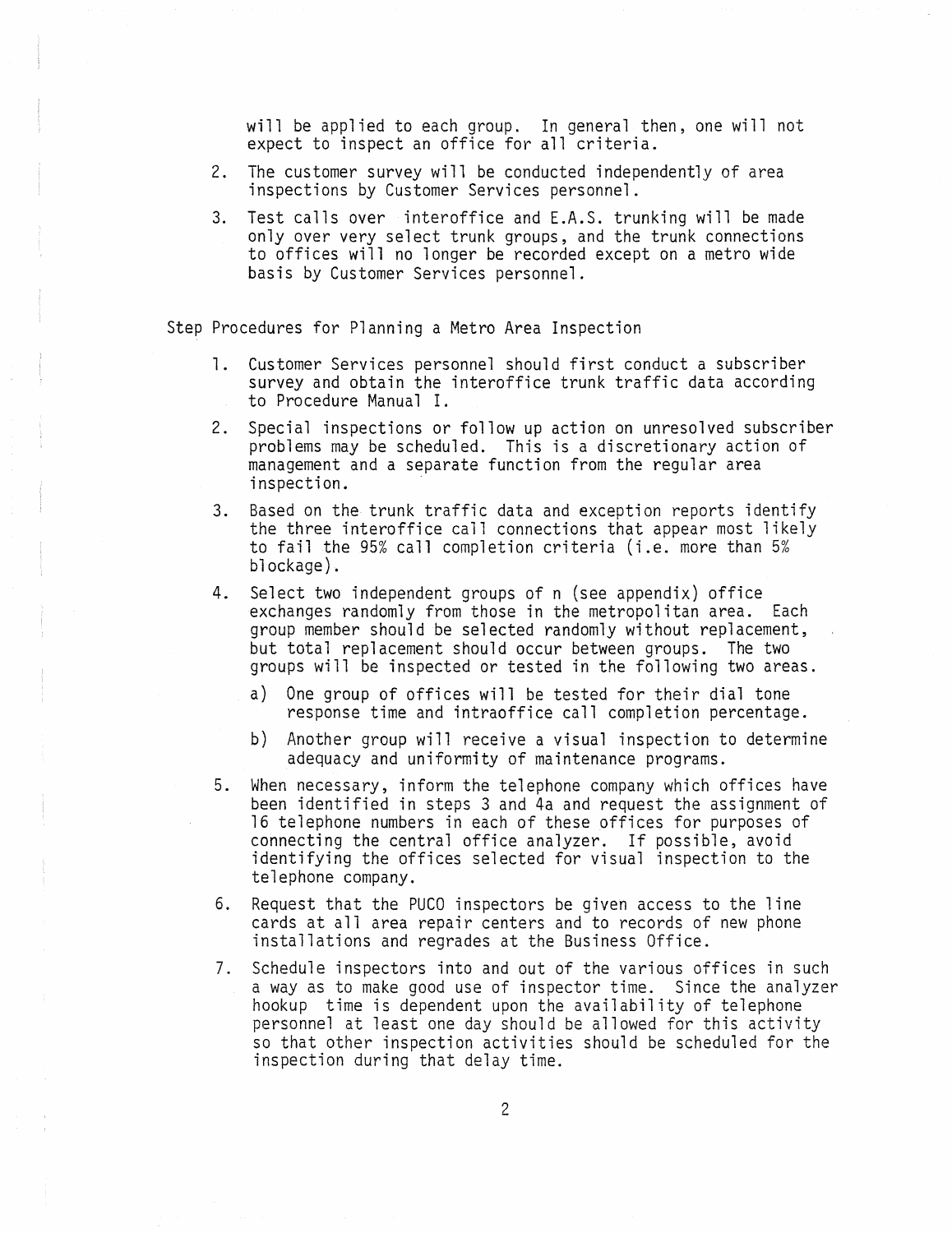#### Metropolitan Telephone Service Investigation Procedure

The following instructions were prepared to furnish the staff members of the Public Utilities Commission with a broad coverage of items which would fit most situations and assist in forming conclusions, as to the service adequacy or inadequacy, in a uniform manner.

In the course of investigations, the Commission staff will note appropriate data on the various inspection forms, for the information and use of the Commission and the telephone companies.

Since different procedures will be required for checking different aspects of quality of service in different central offices or exchanges, the procedures are separated and grouped according to type of inspection. The location for each type of inspection will be designated ahead of time.

General Procedures

- 1. For any office entered regardless of the type of tests or inspection that is to be performed there the following additional steps should always be performed.
	- a) Check on the cleanliness of the office, adequate lighting, fire hazards, and unsafe working conditions.
	- b) Inspect to make certain that the office is equipped for emergency A.C. power supply. Make certain equipment is serviceable.
	- c) Inspect the battery supply for proper fluid level, for corrosion, and for close terminals.
- 2. Any travel to and from offices and between offices should double as outside plant inspection time. It is therefore not necessary to take the most direct routes in each case and all boundaries of central office area of coverage should be ignored unless there is also a change in company when the boundary is crossed. The following steps apply to the outside plant inspection:
	- a) Observe cable construction checking for loose spinning wire, slickers, and tree conditions.
	- b) Drop wire from the pole to subscriber residence will be checked for tree condition as well as proper protection against lightning and clearance over roadway and subscriber premise.
	- c) Improperly set poles.
	- d) Broken guywires.
	- e) Broken or missing poles.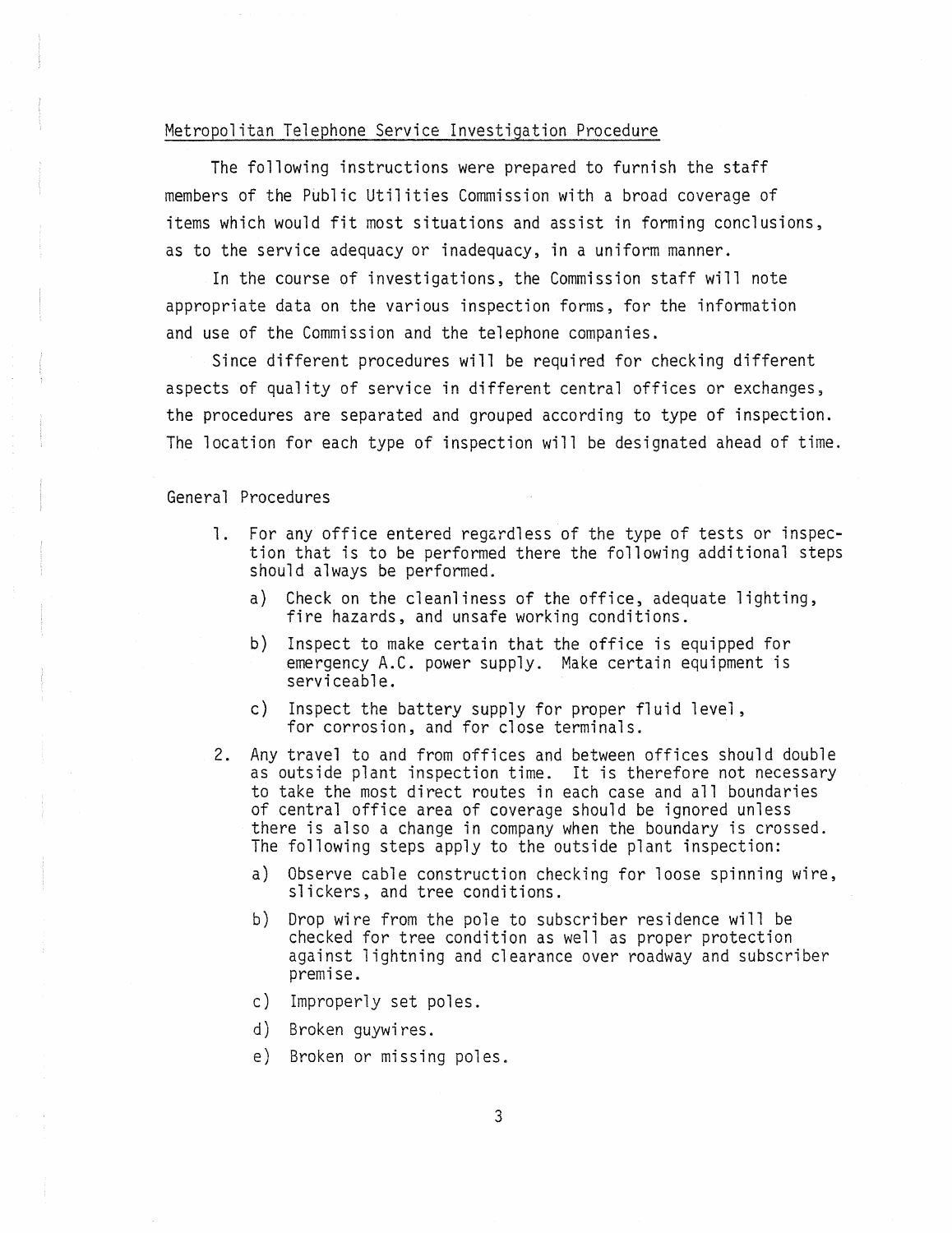- f) Terminal lids open or missing.
- g) Improperly dressed lead drop wires at terminals.
- h) Proper clearances on all outside facilities with power company facilities.
- i) Installation of cable terminals to eliminate excessive number of drop wires paralleling cable.
- j) Check underground cable pedestals in their general condition.
- k) The open wire circuitry will be checked for the following:
	-
	- (1) Proper sagging.<br>(2) Rusted condition of the wire.<br>(3) Tree conditions.
	- (3) Tree conditions.<br>(4) Broken or deteri
	- (4) Broken or deteriorated poles.<br>(5) Improperly positioned or dama
	- Improperly positioned or damaged cross-arms.
	- (6) Broken pins.<br>(7) Broken insul
	- Broken insulators or floating insulators.
	- (8) Improper transpositions which would cause A.C. hum.
	- (9) Unusual number of sleeves in open wire.

#### Procedures For Test Calling

Intraoffice and Administrative Service Test Calls

Intraoffice test calls will be made using the central office analyzer. While the analyzer cycles automatically, manual test calls to repair service and other administrative services should be made. For the following step procedures the analyzer should be hooked to 16 lines with telephone numbers for each (If more than one prefix is used in the office, the 16 lines should include at least one to each prefix):

- 1. Prepare a list of the test numbers to be called in the testing sequence. Each number will be called no more than 25 times before testing the next number on the list. When the list is exhausted the process is continued by returning to the first number on the list.
- 2. Set the rate of test calls so that the automatic cycling will produce 180 test calls per hour. The time lost in resetting the machine after every 25 calls will reduce the number of test calls to a rate of 150 to 160 per hour.
- 3. For each block of 25 test calls record
	- a. Time of day the block of calls was started and the time of day stopped. b. Number of failures by type.
	-
	-
	- c. Number of calls attempted. d. The telephone number called.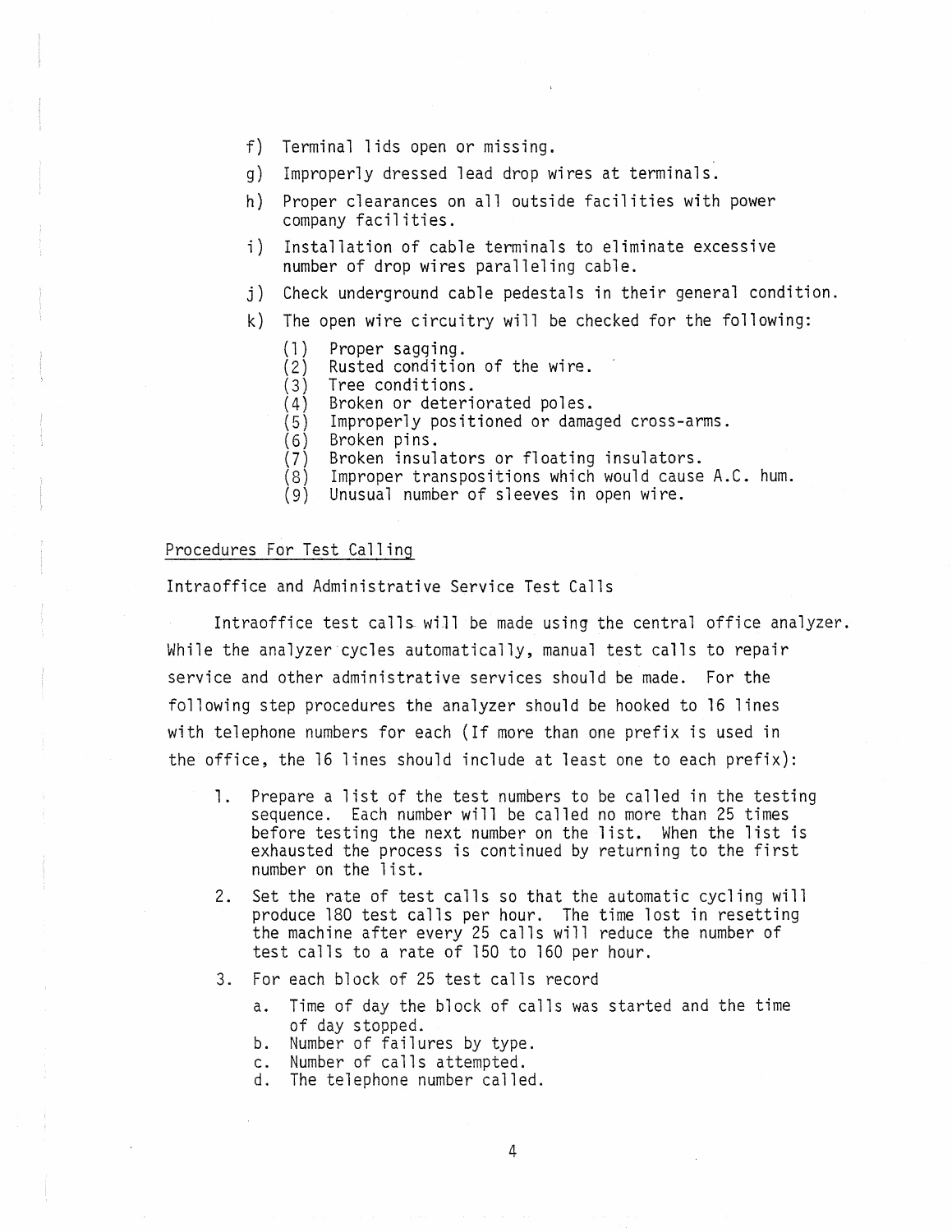- 4. Follow these testing procedures in order to obtain two eight hour working days' worth of data.
- 5. Compute the following percentages for dial tone (DT) performance.
	- a. % successful DT on total calls for both days.
	- b. % successful DT on total calls for each hour of each day.
	- c. % successful DT on total calls for each test number for all
	- d. The average over the two days of the lowest percentages of each day computed in b.
- 6. In general the following values for items computed in step 5 can be expected from a system providing adequate service:
	- a. 5a should be at least 99.9 percent
	- b. 5b should be at least 97 percent<br>c. 5c should be at least 99.9 percer
	- c. 5c should be at least 99.9 percent d. 5d should be at least 97 percent.
	-
- 7. For each block of test calls made subtract from the number of failures and from the number of attempts the number that failed because the dial tone took longer than 3 seconds. Use the new number of failures and attempts to do the calculation in Step 8.
- 8. Compute the following completion percentages:
	- a. percent completion on total calls for both days
	- percent completion on total calls for each hour of each day
	- c. percent completion on total calls for each test number for all hours and both days.
	- d. the average over the two days of the lowest percentage of each day computed in b.
- 9. In general the following values for items computed in Step 8 can be expected from a system providing adequate intraoffice service:
	- a. 8a should be at least 98 to 99 percent
	- b. 8b should be at least 90 percent<br>c. 8c should be at least 98 to 99 pm
	- c. 8c should be at least 98 to 99 percent
	- 8d should be at least 90 percent.
- 10. After estimating the total number of days required to complete all analyzer testing in the metropolitan area, manual test calls will be made to the facilities listed below (the number of such calls is given in parentheses):
	- a. Repair Service (150)
	- b. Toll Operator (150)<br>c. Information (150)
	- Information (150)
	- d. Intercept Service (150)

For each test call a PUCO issued stop watch should be used to measure the time interval from the first ring until the operator is ready to service the call. This should include time after the call has been acknowledged if it is placed on hold. These calls should be made during the automatic cycle phase of the analyzer, should be rotated among the various services and the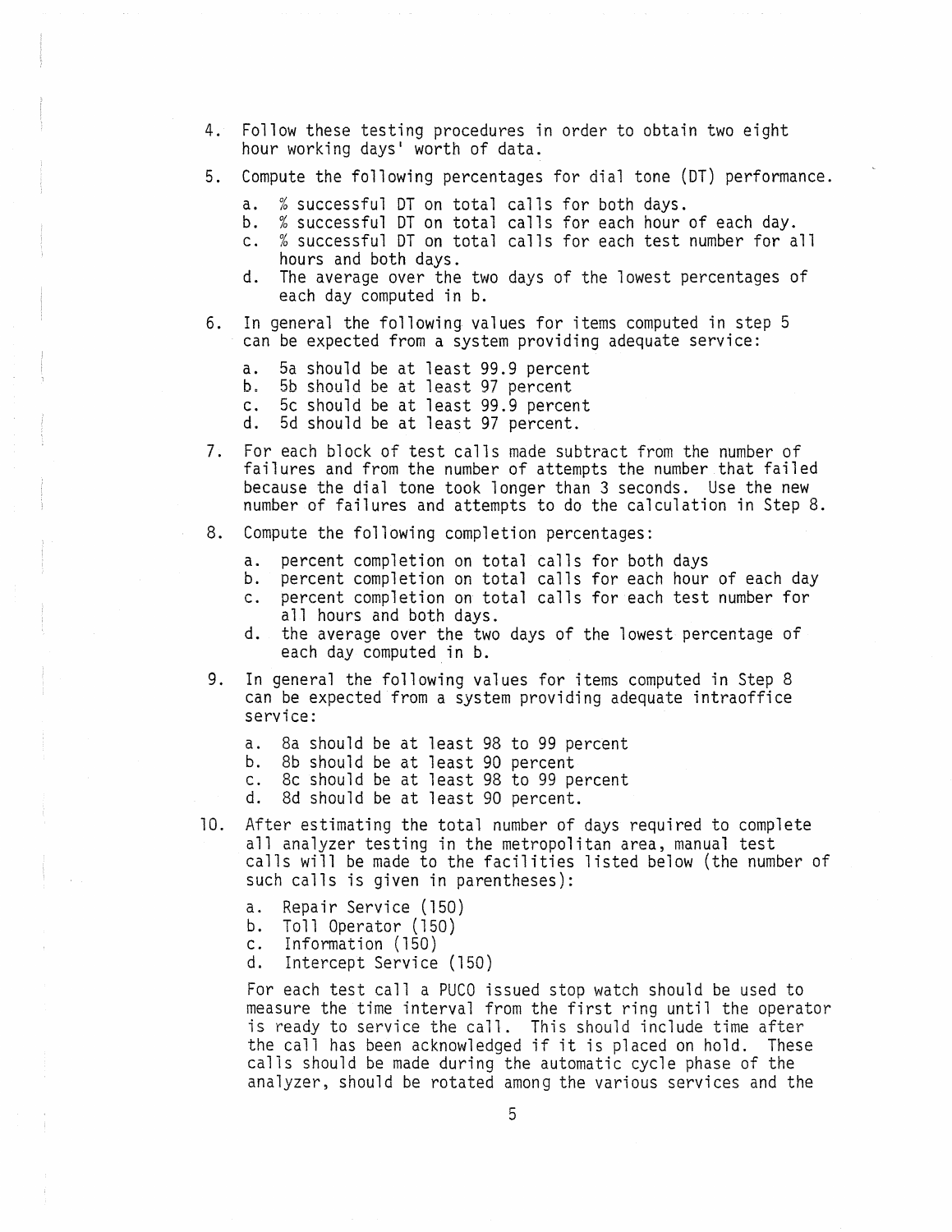sample sizer should be spread over the total number of days testing is done in the metro area.

- 11. For each manual test call the following should be recorded:
	- a. Answer time
	- b. Inspection judgment of quality of transmission (GOOD, FAIR, POOR)
	- c. Inspector's judgment of the courtesy and helpfulness of the operator (GOOD, FAIR, POOR).

When the operators' have indicated their readiness to service the call, most calls may be terminated by the inspector by saying, "Thank you, this was a test call." However, the inspector should have a list of hypothetical situations to periodically present to the operator before terminating the call in order to form a better opinion in item c.

- 12. Compute the average answer time for each type of service and a general average for all services.
- 13. See (NRRI Final Report) for a discussion of the possible interpretations of the statistical values computed in Steps 5 and 8 especially when compared with the values in Steps 6 and 9.

#### Analyzer Trunk Tests

Trunk tests will be made only between selected points determined after studying the trunking data gathered by the Customer Services personnel. The points selected are those expected to provide the worst service in the metro area, therefore, if they test satisfactory then one may conclude that all trunking in the metro area is satisfactory. If they test unsatisfactory then additional points may be selected and tests ordered so as to determine the extent of the problem. For each test, a test number will be provided and one or two busy hours identified. Then follow these steps:

- 1. Set analyzer to 180 calls per hour rate.
- 2. Perform the test calls only during the busy hours previously identified and on two separate days.
- 3. Record all results separately for each hour the tests are made.
- 4. Compute the percent completed for each hour.
- 5. Average the percents completed during the worst hour of the first day with that for the worst hour of the second day.
- 6. The average computed in 5 should be 95% or better if the trunk is satisfactory. If it is marginal, an additional day's data may be warranted.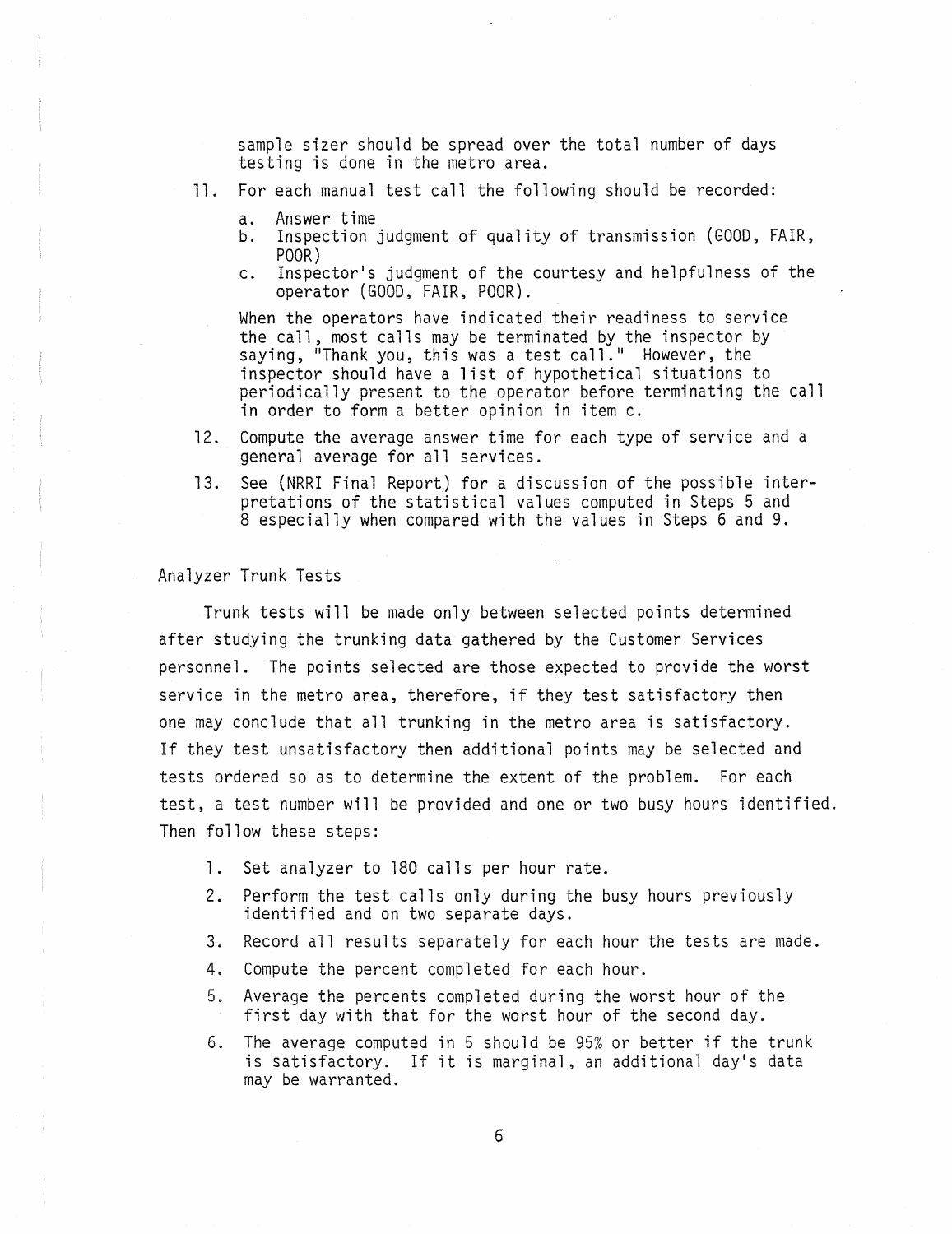An alternative method to using the pre-identified busy hour to schedule test calls is to follow the steps of the intraoffice test call procedures given earlier except that only one test number is needed for all tests of one trunking arrangement.

#### Step Procedures for Visual Inspections

Visual inspections are to be performed at several randomly selected central offices in each metropolitan area. The purpose of these inspections is to provide an overall assessment of the serviceability of the office equipment as a result of its age and condition. The inspector should record all shortcomings observed in the office equipment and then assign a rating (GOOD, FAIR, POOR) that pertains only to the apparent condition of the equipment.

A list (not exhaustive) of checks that may be used as a guide is given below. When sampling individual pieces of equipment for inspection a systematic plan should be used such as checking every 5th connector shelf or every other linefinder group, for example.

- 1. Check for an excessive amount of busied out equipment.
- 2. Check the main distributing frame for unsoldered or improperly soldered connections.
- 3. Inspect solder connections on the D.T.A.
- 4. Check switch for defective wipers, cords, worn contacts, worn banks, and proper lubrication.
- 5. Check the primary and auxiliary ringing equipment.
- 6. If the Central Office inspected is a toll center; check all operator positions as to busied out cord pairs, worn cord pairs, and burnt out lamps.
- 7. Include the General Instruction Step 1 as part of the visual inspection and consider the results as part of the total evaluation.

#### Maintenance Center and Business Office Inspection

The main purpose of this inspection is to determine the trouble report rate per 100 subscribers per month and to determine that troubles, especially outages, are cleared within 24 hours. To do this the inspector may make his judgment based on a review of the center's procedures and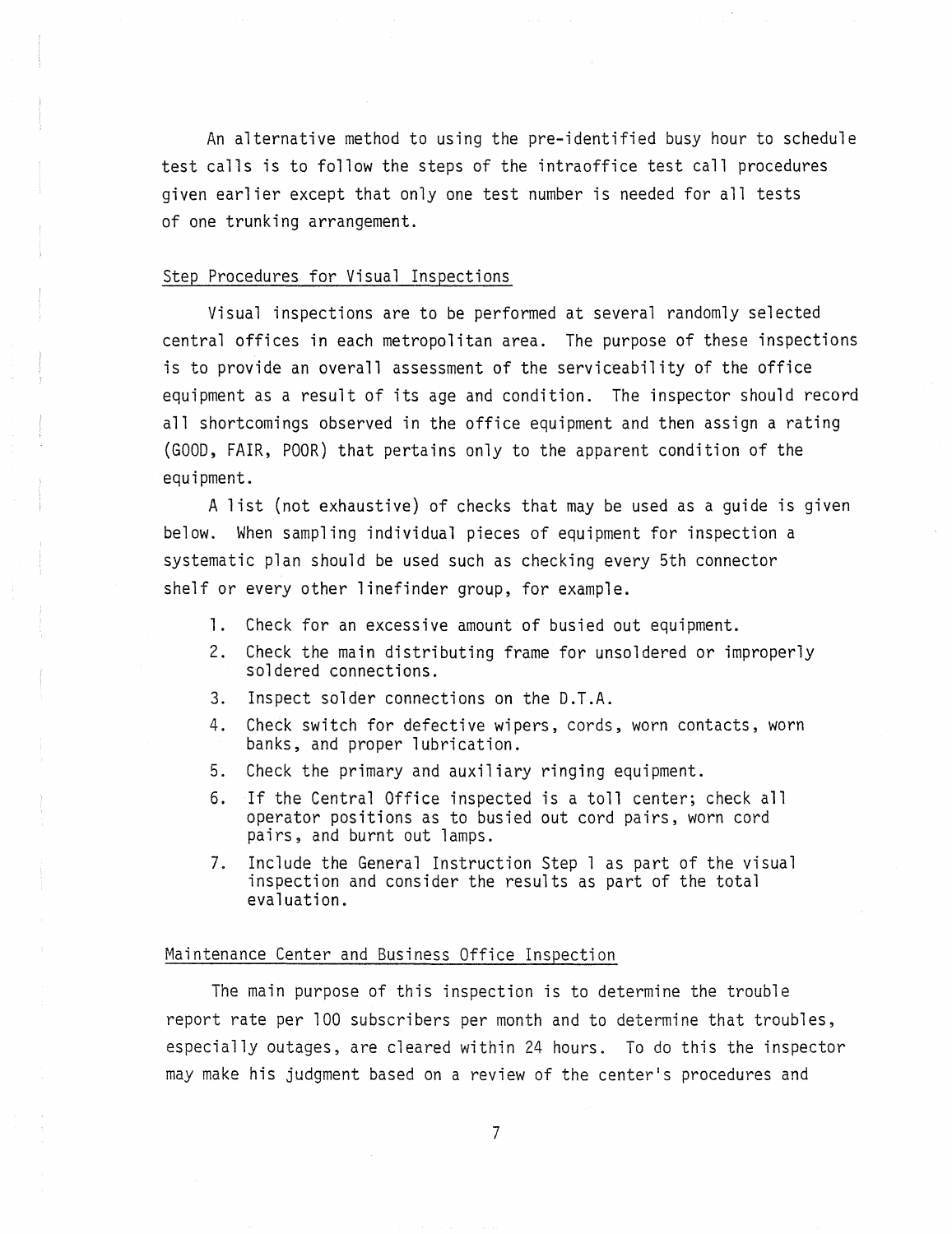based upon the company's summaries of trouble reports (often computerized). Periodically the inspector should acquire his own summary from a maintenance center by systematically sampling line cards as per the following steps:

- 1. Line cards are usually stored in tub files containing in the neighborhood of 100,000 line cards for the larger metropolitan area. Select line cards systematically by taking those that are spaced at regular intervals so that a sample of 200 will be uniformly spread over the entire file.
- 2. From each card record the telephone number prefix and whether or not trouble had been reported in the most recent month.
- 3. For those with trouble reported determine if the trouble was an outrage. Compare the date received with the date cleared and record the time interval.
- 4. Ask about the records for work in progress to determine if any had been reported more than 24 hours earlier.
- 5. From the data collected above for all maintenance centers in a metropolitan area, compute the area wide average rate of trouble reports per 100 subscribers/month. This average is a weighted average computed as in the following example:

| Maintenance Center | # Subscribers<br>Covered | Trouble Report<br>Rate/100 |
|--------------------|--------------------------|----------------------------|
| North              | 135,000                  | 7.2                        |
| South              | 165,000                  | 5.0                        |
| East               | 97,000                   | 6.1                        |
| West               | 225,000                  | 6.8                        |
| Total              | 622,000                  |                            |

Then the weighted average would be,

# $6.3 = 7.2(135,000) + 5(165,000) + 6.1(97,000) + 6.8(225,000)$

622,000

6. Visit the business office and in a fashion similar to the steps above, systematically sample their records to determine the lengths of time between requests for installations or regrades and the time the requested work is complete. A sample need not always be taken if the company's management summaries show the desired data. The important thing is that the inspector feel confident in the information he receives.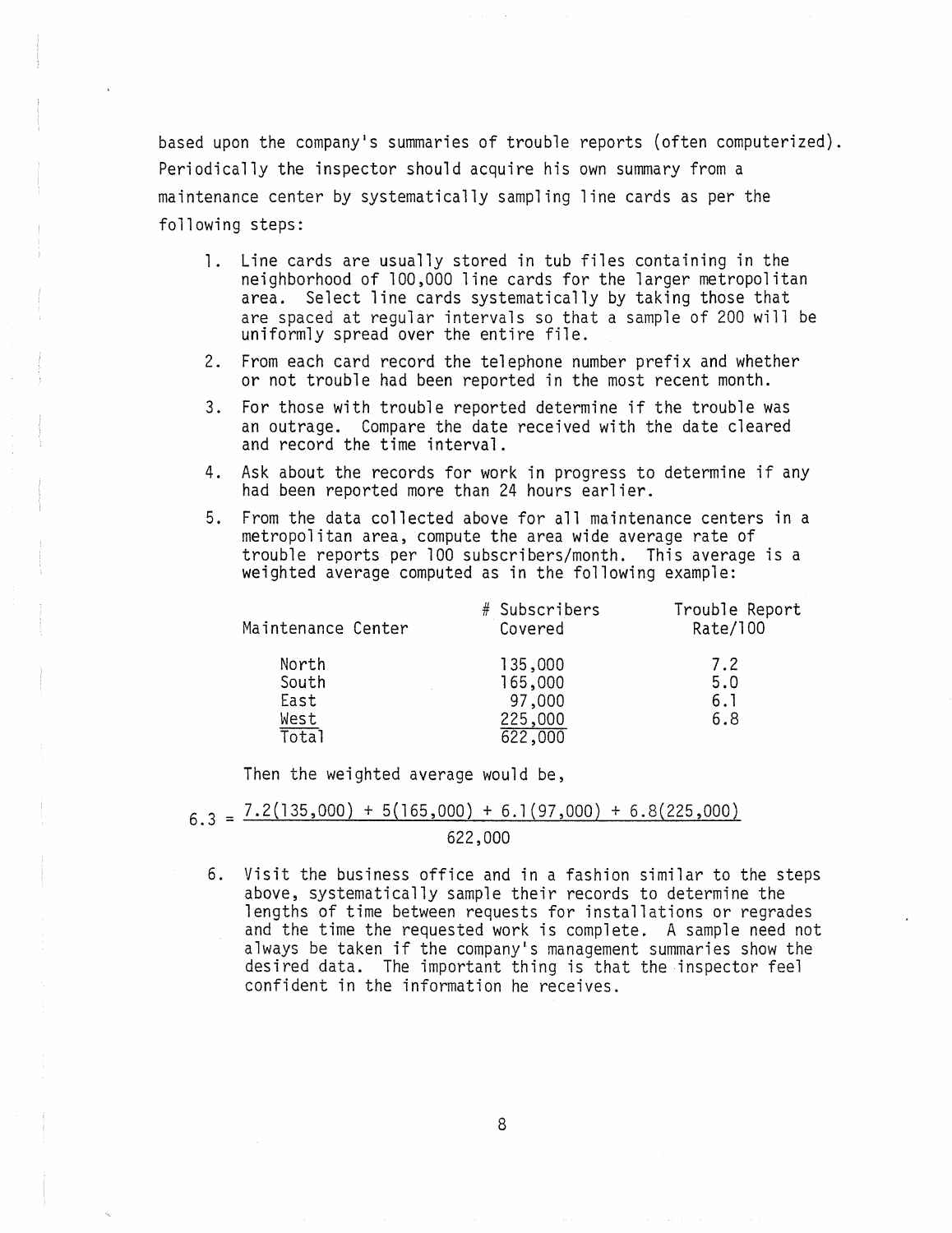#### Subscriber Complaints

Investigators from time to time will be assigned to investigate individual subscriber service complaints assigned from the Commission Office. Procedures will be as follows:

- 1. Contact subscriber first to ascertain specifics.
- 2. Check phone instruments and make test calls from same.
- 3. Check all outside plant facilities, as well as Central Office equipment associated with the line.
- 4. A record of this subscriber's line card should be investigated to determine past history of trouble reported on this line.
- 5. Contact Commercial Manager of Plant Manager and advise him of your findings and inform him of whatever action is necessary to correct the problem.
- 6. Follow up contact with subscriber to insure that the service problem has been corrected.
- 7. Submit a written report to the Commission office for case file.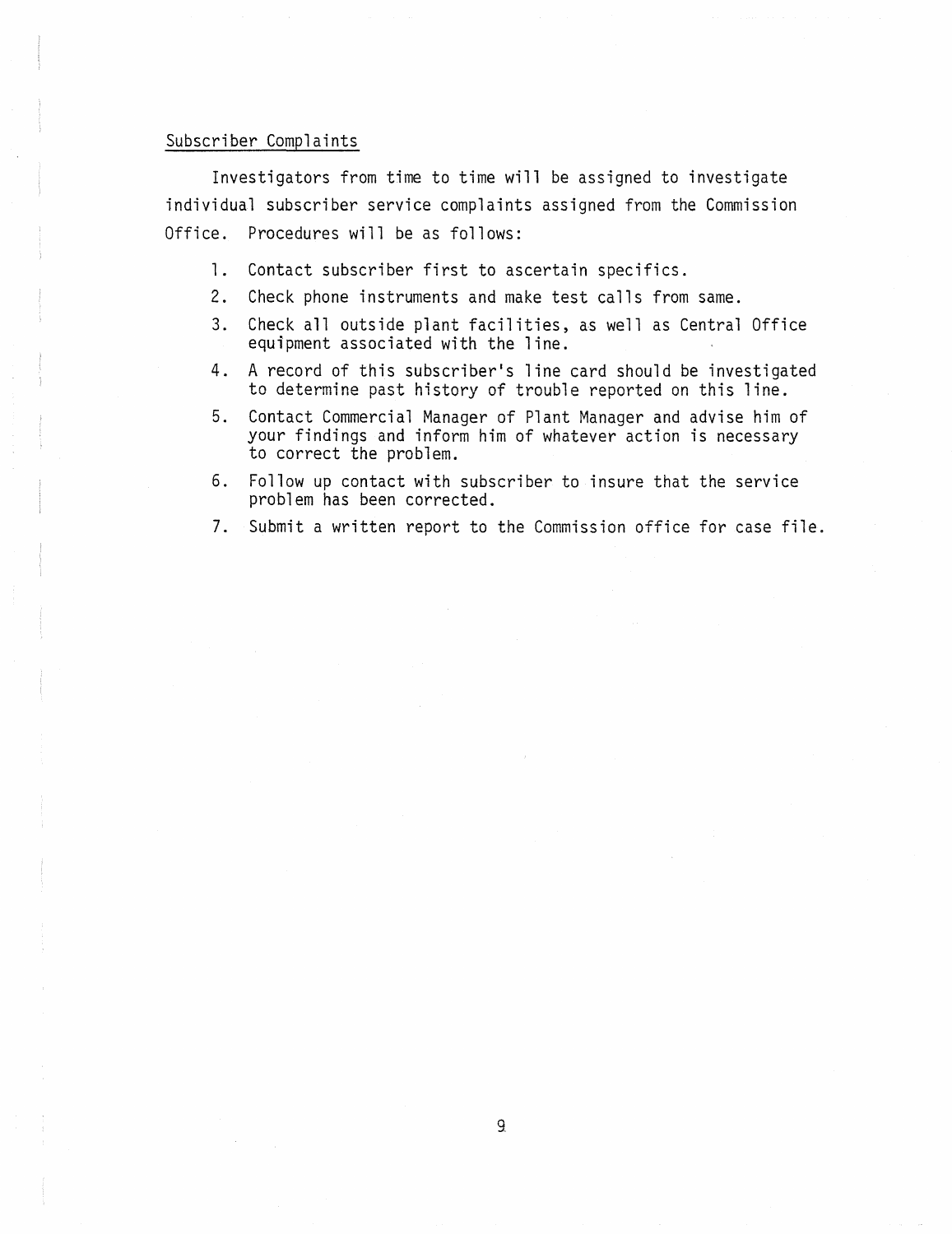# APPENDIX- RANDOM SELECTION OF CENTRAL OFFICES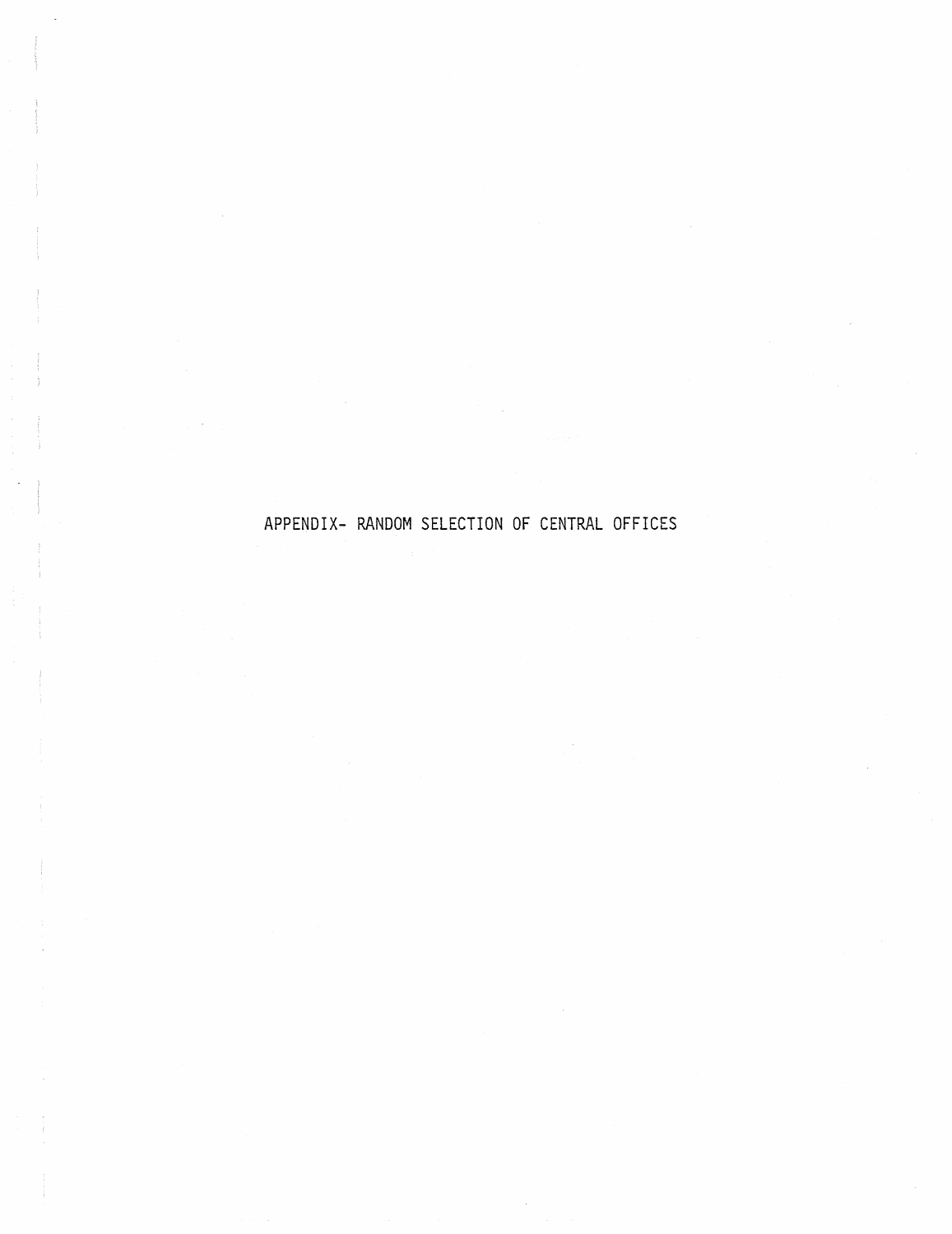#### Random Selection of Central Offices

Two alternative methods of selecting central offices are given in this appendix. Also, a discussion of sample sizes and their rationale is given.

Alternative 1: This procedure is a manual procedure and consists of simply writing the code for each central office in the metropolitan area being inspected on a slip of paper, mixing all slips together in a container and then withdrawing, without looking, n(sample size) slips from the container. For a second independent sample, record the sample just drawn, replace the slips drawn back into the container, mix and then repeat the process described above for the second sample.

Alternative 2: The above procedures may be easily computerized especially since all central offices are already input to generate materials to assist in subscriber surveys and trunk data collection activities. Therefore, a by-product of those programs could be several lists of independently generated samples of central offices.

#### Sample Sizes

Sample sizes are usually determined by deciding upon the accuracy and confidence one would like to have in estimating something about a population such as proportion of central offices providing less than adequate service according to some particular criteria. However, the data gathered during these inspections will have multiple purposes and be summarized in many ways other than to make inferences about metro areas. Therefore, the sample sizes are based as much on practical consideration as they are on statistical consideration. When a random sample of exchanges in a metropolitan area is needed for locating the analyzer tests and a second sample for the visual inspections it is recommended that 1/3 of all exchanges in the area be in the sample (round up to the nearest integer). It is anticipated that this will

Al